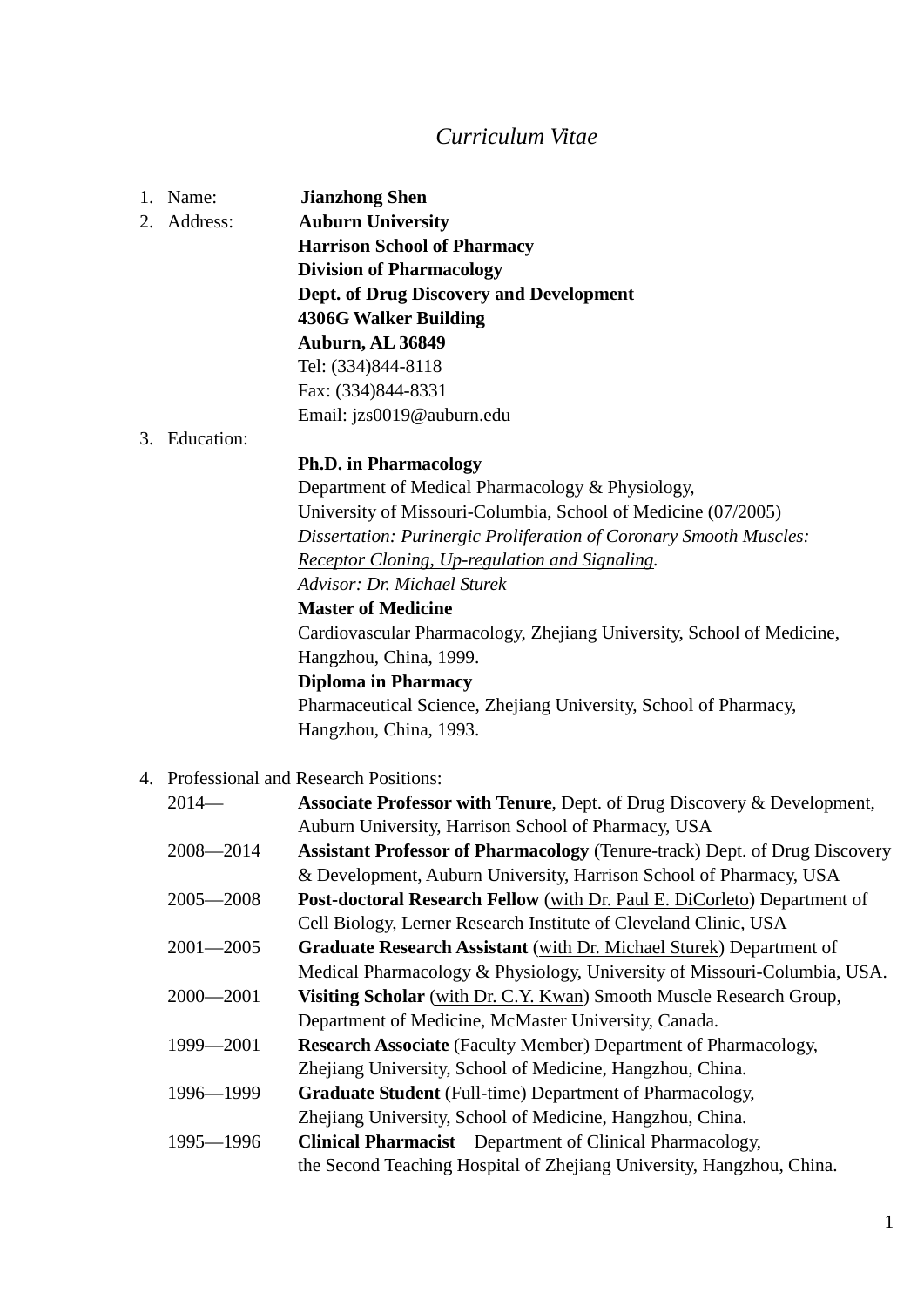|    | 1993-1995            | Hospital Pharmacist Department of Pharmacy, the Second Teaching              |                                                 |  |  |
|----|----------------------|------------------------------------------------------------------------------|-------------------------------------------------|--|--|
|    |                      | Hospital of Zhejiang University, Hangzhou, China.                            |                                                 |  |  |
| 5. | Teaching Experience: |                                                                              |                                                 |  |  |
|    | 2008-present         | Auburn University -Harrison School of Pharmacy:                              |                                                 |  |  |
|    |                      | <b>Mentor</b> of Pharmacist Students in "Pharmacy Practice Experience (PPE)" |                                                 |  |  |
|    |                      | (Fall & Spring, Each Year)                                                   |                                                 |  |  |
|    |                      | Average Score of Student Evaluation:                                         | <b>4.31/5</b> (Year 2009)<br>4.81/5 (Year 2010) |  |  |
|    |                      |                                                                              | 4.95/5 (Year 2011)                              |  |  |
|    |                      |                                                                              | <b>Excellent</b> (Year 2012)                    |  |  |
|    |                      |                                                                              | <b>Excellent</b> (Year 2013)                    |  |  |
|    |                      |                                                                              | <b>Excellent</b> (Year 2014)                    |  |  |
|    |                      | <b>Instructor</b> in Professional Pharm.D. Courses:                          |                                                 |  |  |
|    |                      | <b>Drug and Disease-I (Each Fall)</b><br>1)                                  |                                                 |  |  |
|    |                      | Average Score of Student Evaluation:                                         | <b>4.21/5</b> (Year 2009)                       |  |  |
|    |                      |                                                                              | 4.70/5 (Year 2010)                              |  |  |
|    |                      |                                                                              | 3.34/4 (Year 2011)                              |  |  |
|    |                      |                                                                              | 3.51/4 (Year 2012)                              |  |  |
|    |                      |                                                                              | 3.36/4 (Year 2013)                              |  |  |
|    |                      |                                                                              | 3.37/4 (Year 2014)                              |  |  |
|    |                      | Drug and Disease-III (Each Spring)<br>2)                                     |                                                 |  |  |
|    |                      | Average Score of Student Evaluation:                                         | <b>3.28/4</b> (Year 2011)                       |  |  |
|    |                      |                                                                              | 3.45/4 (Year 2012)                              |  |  |
|    |                      |                                                                              | 3.52/4 (Year 2012)                              |  |  |
|    |                      |                                                                              | 3.52/4 (Year 2013)                              |  |  |
|    |                      |                                                                              | <b>3.51/4</b> (Year 2014)                       |  |  |
|    |                      | <b>Instructor</b> in Graduate Courses:                                       |                                                 |  |  |
|    |                      | Organ & System Pharmacology-I (Each Fall, 25% of course lectures);<br>1)     |                                                 |  |  |
|    |                      | <b>Average Score of Student Evaluation:</b>                                  | Not available (Year 2009)                       |  |  |
|    |                      |                                                                              | 3.50/4 (Year 2011)                              |  |  |
|    |                      |                                                                              | 3.72/4 (Year 2012)                              |  |  |
|    |                      |                                                                              | 3.95/4 (Year 2013)                              |  |  |
|    |                      |                                                                              | 3.38/4 (Year 2014)                              |  |  |
|    |                      |                                                                              |                                                 |  |  |
|    |                      | 2) Organ & System Pharmacology-II (Each Spring, 25% of course lectures);     |                                                 |  |  |
|    |                      | Average Score of Student Evaluation:                                         | Not available (Year 2010)                       |  |  |
|    |                      |                                                                              | 3.62/4 (Year 2013)                              |  |  |
|    |                      |                                                                              | <b>3.83/4</b> (Year 2014)                       |  |  |
|    |                      |                                                                              |                                                 |  |  |
|    |                      | 3) Cellular & Molecular Pharmacology-I (Each Fall, 25% of course lectures);  |                                                 |  |  |
|    |                      | Average Score of Student Evaluation:                                         | <b>5.15/6</b> (Year 2010)                       |  |  |
|    |                      |                                                                              | <b>3.95/4</b> (Year 2012)                       |  |  |
|    |                      |                                                                              | 3.69/4 (Year 2013)                              |  |  |
|    |                      |                                                                              | 3.60/4 (Year 2014)                              |  |  |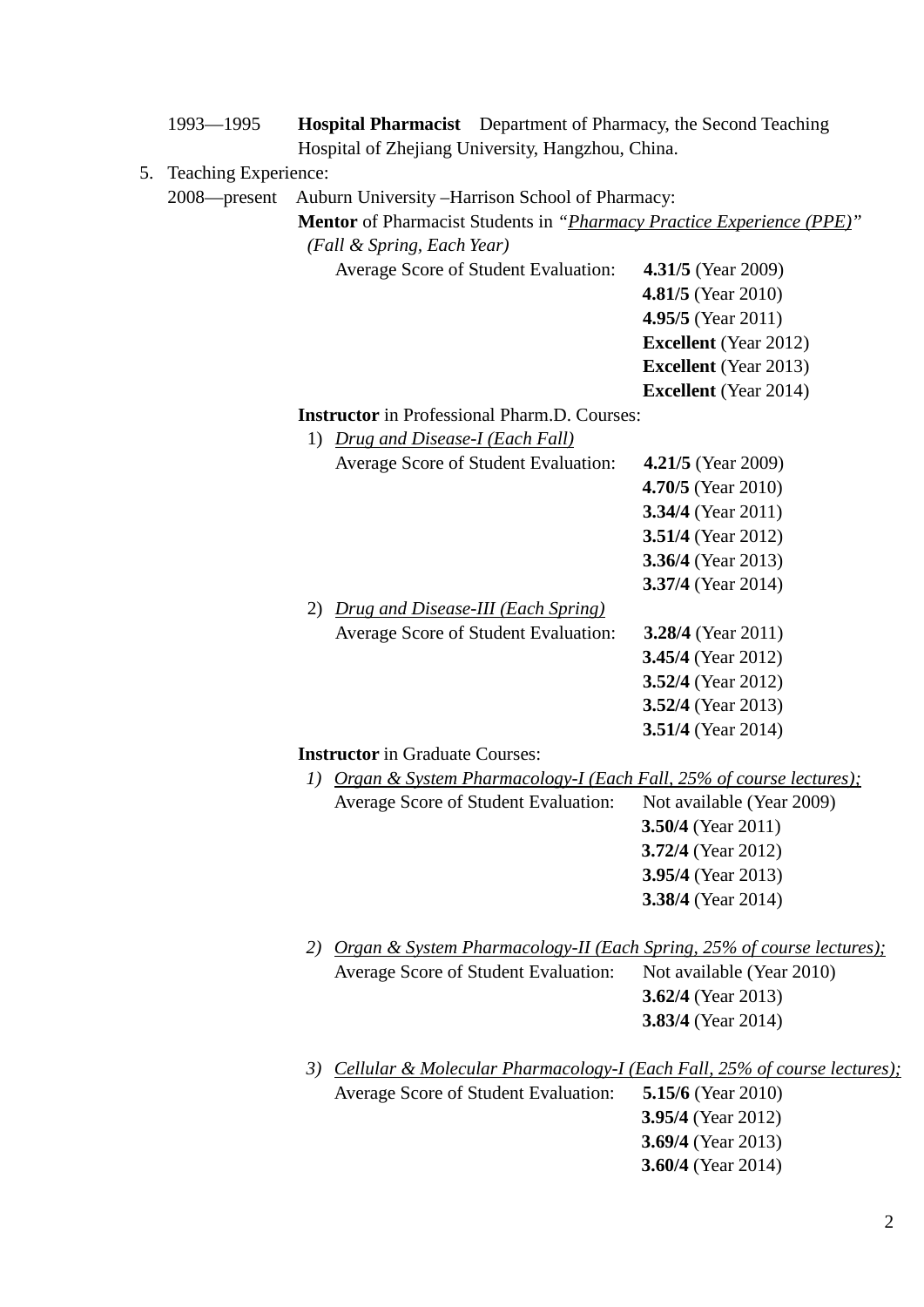- *4) Cellular & Molecular Pharmacology-II (Each Spring, Coordinator, 30% of course lectures)* Average Score of Student Evaluation: **5.45/6** (Year 2011)
	- **3.84/4** (Year 2013)
- 1999—2001 **Lecturer** (Faculty Member) Department of Pharmacology, Zhejiang University, School of Medicine, Hangzhou, China.
- 1997—1998 **Teaching Assistant** (Part-time) Department of Pharmacology, Zhejiang University, School of Medicine, Hangzhou, China.
- 1994—1995 **Guest Teacher** (Part-time) School of Nursing, the Second Teaching Hospital of Zhejiang University, Hangzhou, China.

## 6. Honors and Awards:

- **Faculty Research Excellence Award** (2013), Harrison School of Pharmacy, Auburn University
- **Certificate of Appreciation** (2010) for reviewing 100 manuscripts for *Cardiovascular Research*
- **Morganthaler Post-doc Fellowship (2005—2008)** offered by *Cleveland Clinic Foundation*. Worldwide Competition (the only winner of 35 applicants).
- **Junior Investigator Award** from the *North American Vascular Biology Organization*, April, 2008, San Diego
- **First Place of Postdoctoral Scientist Award** offered by the *American Society for Pharmacology & Therapeutics*, Division of Cardiovascular Pharmacology, Nationwide Competition (13 nominees), April 30, 2007, Washington D.C.
- **Young Scientist Travel Award** offered by the *American Society for Pharmacology & Therapeutics*, April 28, 2007, Washington D.C.
- **First Place of Graduate Student Best Paper Award** in *ASPET*'s Division of Cardiovascular Pharmacology, Nationwide Competition (32 entrants), April 4, 2005, San Diego.
- **Pre-doctoral Life Science Fellowship** at the University of Missouri-Columbia, Campus-wide Competition (from 09/2001 to 08/2005).

 **Super Reviewer-2012** for the journal *Cardiovascular Research*. **Super Reviewer-2011** for the journal *Cardiovascular Research*.

- **Super Reviewer-2010** for the journal *Cardiovascular Research*.
- **Super Reviewer-2009** for the journal *Cardiovascular Research*.
- **Super Reviewer-2008** for the journal *Cardiovascular Research*.
- **Super Reviewer-2007** for the journal *Cardiovascular Research*.
- **Super Reviewer-2006** for the journal *Cardiovascular Research*.
- **Super Reviewer-2005** for the journal *Cardiovascular Research*.
- **Super Reviewer-2004** for the journal *Cardiovascular Research*.
- **Super Reviewer-2003** for the journal *Cardiovascular Research*.

 **Poster Competition Winner** at Missouri Life Science Week-2005,

Molecular Biology Category, April 11-15, 2005, Columbia, Missouri.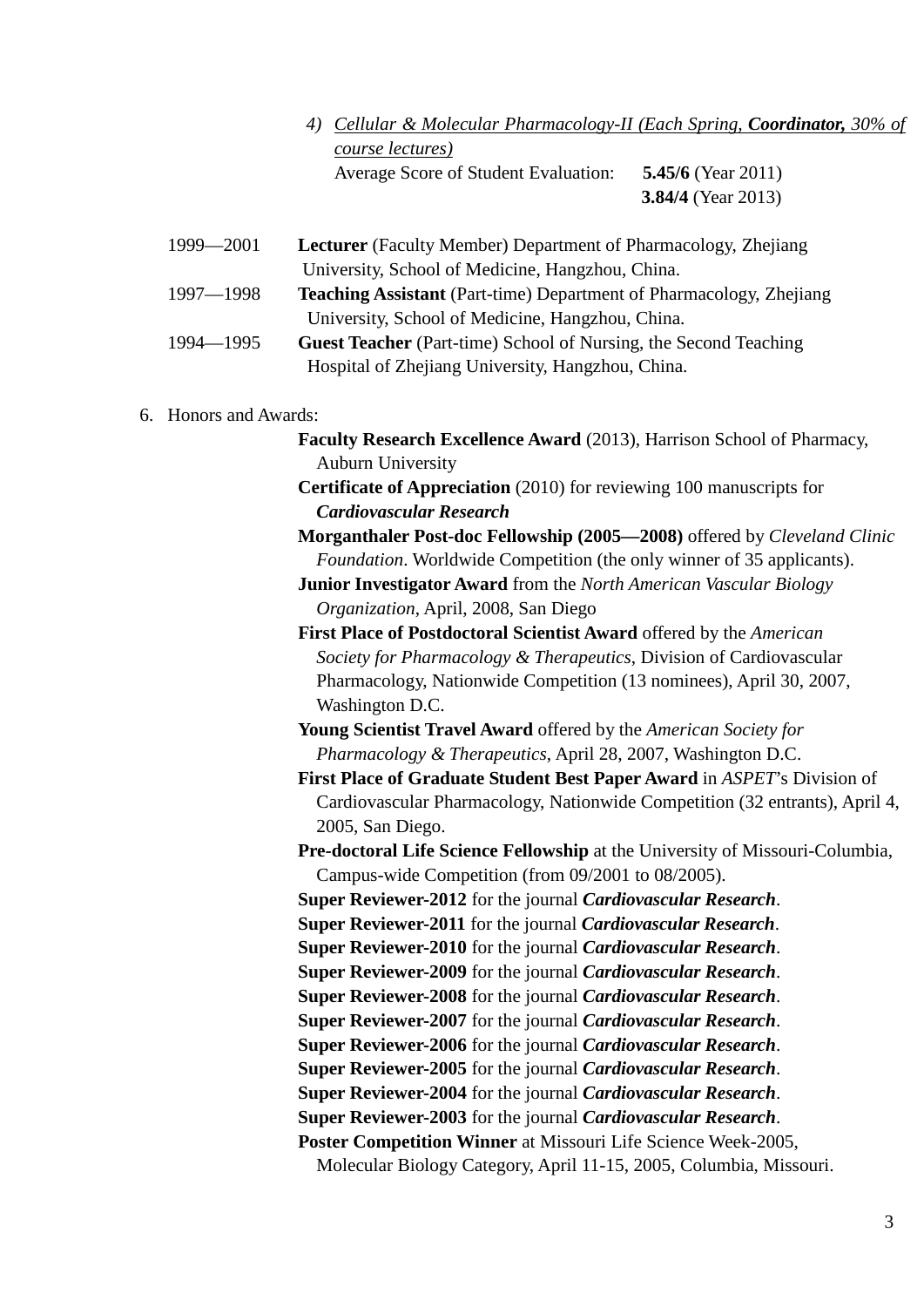**First Prize of Poster Competition** at Cardiovascular Day XII, February 21, 2005, University of Missouri-Columbia.

 **ASPET Graduate Student Travel Award** at Experimental Biology-2004, April 17-21, 2004, Washington DC.

 **Poster Competition Winner** at Missouri Life Science Week-2004, Cell Biology Category, April 5-9, 2004, Columbia, Missouri.

 **First Place of Poster Competition** at Cardiovascular Day XI, February 9-10, 2004, University of Missouri-Columbia.

 **Travel Award of MU Molecular Biology Program**, 2002 & 2004, University of Missouri-Columbia.

 **Outstanding Research Performance Award** in Post-graduate Program, Zhejiang University, Hangzhou, China, 1999.

 **First Place Scholarship for Excellent Post-graduate Academic Performance**, Zhejiang University, Hangzhou, China, 1997.

 **Excellent Academic Performance Award** in Undergraduate Program, Zhejiang University, Hangzhou, China, 1993.

7. Membership and Activity in Scientific and Professional Societies:

 **Professional member** of the New York Academy of Sciences  **Member** of American Association for the Advancement of Science **Member** of the *Award Competition Committee* for the American Society for Pharmacology & Therapeutics, Division of Cardiovascular Pharmacology. **Co-chair** of the Session of Graduate Student and Postdoctoral Scientist Best Abstract Competition, ASPET-Division of Cardiovascular Pharmacology in Experimental Biology-2008, April 8, San Diego, CA. **Co-chair** of the Session of Graduate Student and Postdoctoral Scientist Best Abstract Competition, ASPET-Division of Cardiovascular Pharmacology in Experimental Biology-2006, April 3, San Francisco, CA. **Full Member** of Sigma Xi, the Scientific Research Society **Member** of American Heart Association, Sections of ATVB & Basic Cardiovascular Science **Fellow Member** of International Society for Heart Research, American & Chinese Sections **Regular Member** of the American Society for Pharmacology and Experimental Therapeutics (ASPET) **Regular Member** of the American Physiological Society **Member** of North American Vascular Biology Organization **Member** of American Society for Biochemistry and Molecular Biology **Member** of American Association of College of Pharmacy (AACP)

8. Reviewer for Professional Journals:

*Cardiovascular Research Blood Circulation Research ATVB Thrombosis and Haemostasis Pancreas*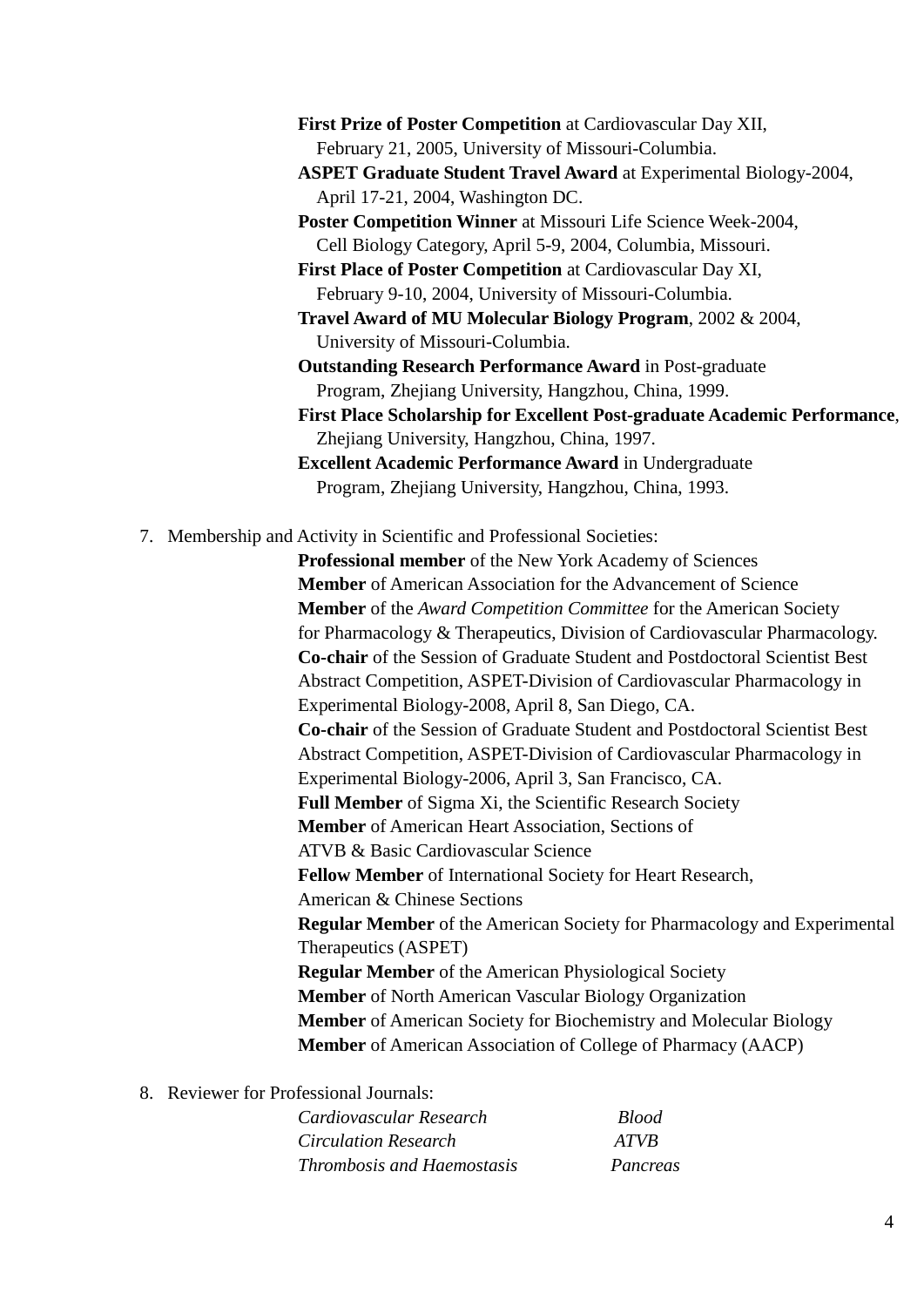*Journal of Biological Chemistry Molecular Pharmacology Life Sciences Acta Pharmacologica Sinica PLoS ONE Physiological Report*

9. Supervised Research Students & Postdoc Trainees:

 Dr. Ling Ding (Post-doc Fellow at Auburn, 2009-2010) Dr. Xiaoling Zhang (Visiting Scholar at Auburn, 2013) Dr. Wanshu Ma (Ph.D. Student at Auburn, 2009-2013) Ms. Yiwei Liu (Ph.D. Student at Auburn, 2011-present) Ms. Lingxin Zhang (Ph.D. Student at Auburn, 2012-present) Mr. Chuan Wang (Ph.D. Student at Auburn, 2013-present) Mr. Thamer Alqurashi (Ph.D. Student at Auburn, 2014-present) Mr. Fred Bonsack (Pre-Med Student at Auburn, 2014) Ms. Jennifer Malkiel (Pre-Med Student at Auburn, 2014) Ms. Whitney Esdale (Pre-Med Student at Auburn, 2014) Mr. Thomas Moore (Pre-Med Student at Auburn, 2014) Ms. Shamma Roy (Pre-Med Student at Auburn, 2014) Ms. Danielle Poole (Pre-Med Student at Auburn, 2014) Ms. Elena Gibson (Pre-Med Student at Auburn, 2013) Mr. John Chandler Van Dyke (Pre-Med Student at Auburn, 2013) Mr. Thomas Johnson (Pre-Med Student at Auburn, 2013) Ms. Sarah Parker (Pre-Med Student at Auburn, 2013) Ms. Christina Skelly (Pre-Med Student at Auburn, 2013) Ms. Angela Tortomase (Pre-Med Student at Auburn, 2013) Ms. Jamie Kennedy (Pre-Med Student at Auburn, 2013) Mr. Graeson Sloop (Pre-Med Student at Auburn, 2013) Ms. Taylor Boyd (Pre-Med Student at Auburn, 2013) Ms. Tiffany Freeney (Pre-Med Student at Auburn, 2013) Ms. Anna Lassiter (Pre-Med Student at Auburn, 2013) Ms. Laura Crocker (Pre-Med Student at Auburn, 2012; 2013) Mr. Nicholas Ellison (Pre-Med Student at Auburn, 2012; 2013) Ms. Kathleen Beevers (Pre-Med Student at Auburn, 2012) Ms. Bethany Martin (Pre-Med Student at Auburn, 2012) Ms. Brittany Clark (Pre-Pharmacy Student at Auburn, 2012) Mr. Branden Riggins (Pre-Med Student at Auburn, 2012) Mr. William Cornutt (Pre-Med Student at Auburn, 2011) Mr. Riley Camp (Pre-Med Student at Auburn, 2011) Mr. Tim Littmann (Pre-Med Student at Auburn, 2011) Mr. Dong Chen (Rotated Graduate Student of the COSAM program at AU, 2010) Mr. Eric M. Long (Cleveland Clinic, 2008); Ms. Theresa Guo (Cleveland Clinic, 2007); Ms. Lana Pollock (Cleveland Clinic, 2006); Mr. Andrew Wiedemann (Cleveland Clinic 2005); Ms. Christy Hanna (University of Missouri-Columbia, 2004)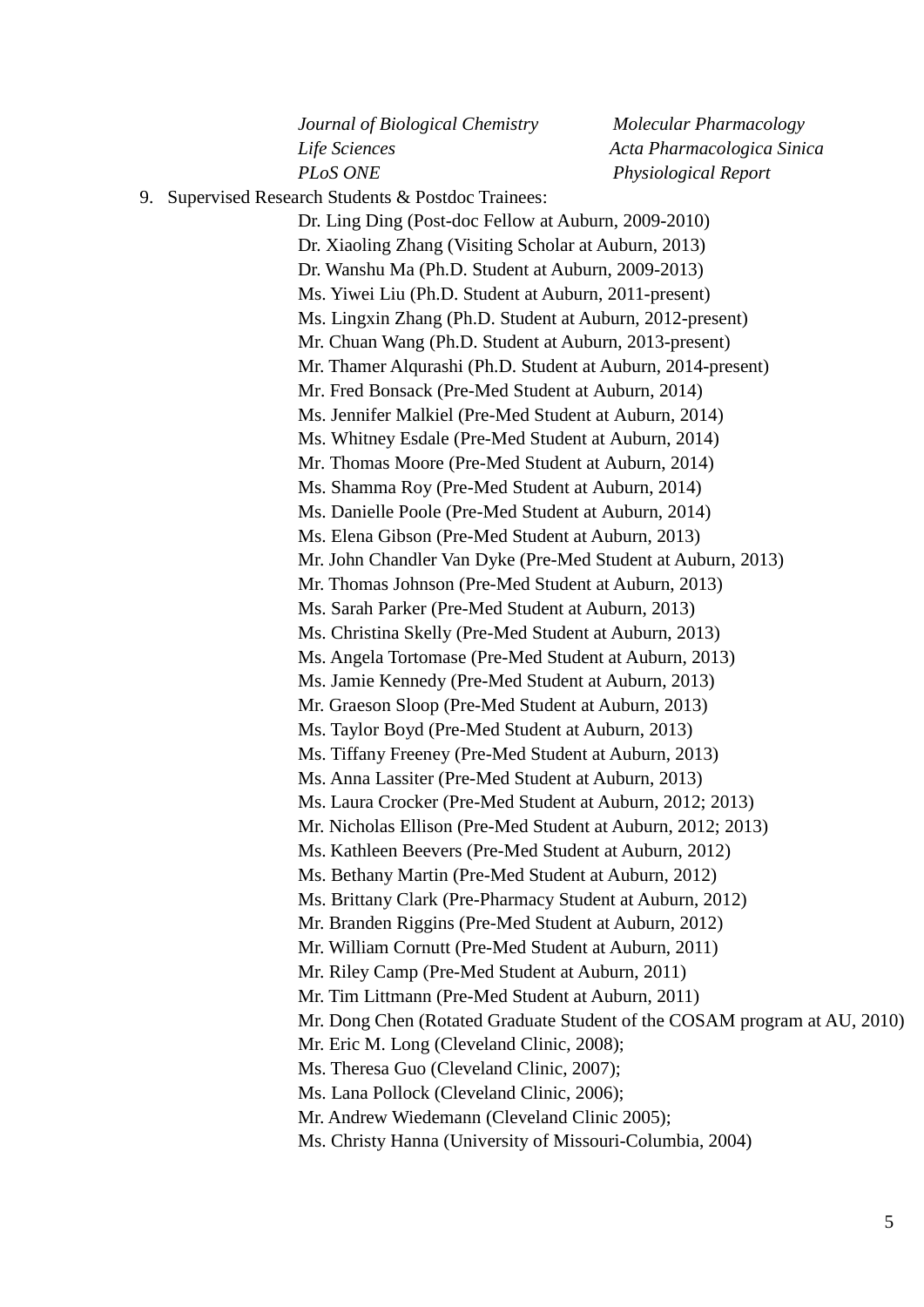|                               | 10. Service in Graduate Student Thesis/Dissertation Committee at Auburn: |
|-------------------------------|--------------------------------------------------------------------------|
| Graduated:                    | Wanshu Ma, Ph.D. (2009-2013, Dissertation Supervisor)                    |
|                               | Gayani Nanayakkara, Ph.D. (2009-2013, Committee Member)                  |
|                               | Manuj Ahuja, Ph.D. (2009-2013, Committee Member)                         |
|                               | Manal Buabeid, Ph.D. (2009-2014, Committee Member)                       |
|                               | Hui Gao, Ph.D. (2009, Thesis Outside Reader)                             |
|                               | Aaron Seeto, Ph.D. (Chemical Engineering, 2009-2013, Committee Member)   |
| In Progress:                  |                                                                          |
|                               | Ms. Yiwei Liu (2011-present, Dissertation Supervisor)                    |
|                               | Ms. Lingxin Zhang (2012-present, Dissertation Supervisor)                |
|                               | Mr. Chuang Wang (2013-present, Dissertation Supervisor)                  |
|                               | Mr. Thamer Alqurashi (2014-present, Dissertation Supervisor)             |
|                               | Mr. Richard Davis (2011-present, Committee Member)                       |
|                               | Mr. Abdullah Alasmari (2012-present, Committee Member)                   |
|                               | Mr. Subhrajit Bhattacharya (2011-present, Committee Member)              |
|                               | Ms. Shravanthi Mouli (2012-present, Committee Member)                    |
|                               | Mr. Andrew Brannen (2012-present, Committee Member)                      |
|                               | 11. Service in University/School Committees at Auburn:                   |
|                               | School Graduate Program Committee (2010-2011)                            |
|                               | Department Graduate Program Committee (2011—present)                     |
|                               | School IT Advisory Committee (2008-2011)                                 |
|                               | Professional Education Subcommittee-I&II (2008-2014)                     |
|                               | School Strategic Planning Committee (2015—present)                       |
|                               | Department New Faculty Search Committee (2015)                           |
|                               | School Honor Board (2012—present)                                        |
|                               | Abstract/Poster Judge of Annual Graduate Student Forum (2009-2015)       |
| 12. Outreach Activity:        |                                                                          |
|                               | Seeking a Science Career? Invited lecture, July 2010, Auburn CMB Summer  |
|                               | Program for High School Students                                         |
|                               | Religion and Science: a Personal Testimony.<br>Invited Talk in Lakeview  |
|                               | Baptist Church, Auburn, Alabama, September 2009.                         |
| 13. Grant Application Status: |                                                                          |
| Funded:                       |                                                                          |
|                               | <b>Non-platelet P2Y Receptors and Thrombosis</b>                         |
|                               | \$4,000.00, AU-IGP (Auburn University Intramural Grant Program, 2011)    |
|                               | <b>Circulating SDF-1, Vascular Homeostasis, and Atherosclerosis</b>      |
|                               |                                                                          |

 \$308,000.00, American Heart Association, National SDG Award: 12SDG8850011, Active from 01/01/2012 to 12/31/2015.

Pending:

 *Blood SDF-1 Signaling and Atheroprotection* \$60,000.00, Research Starter Grant, PhRMA Foundation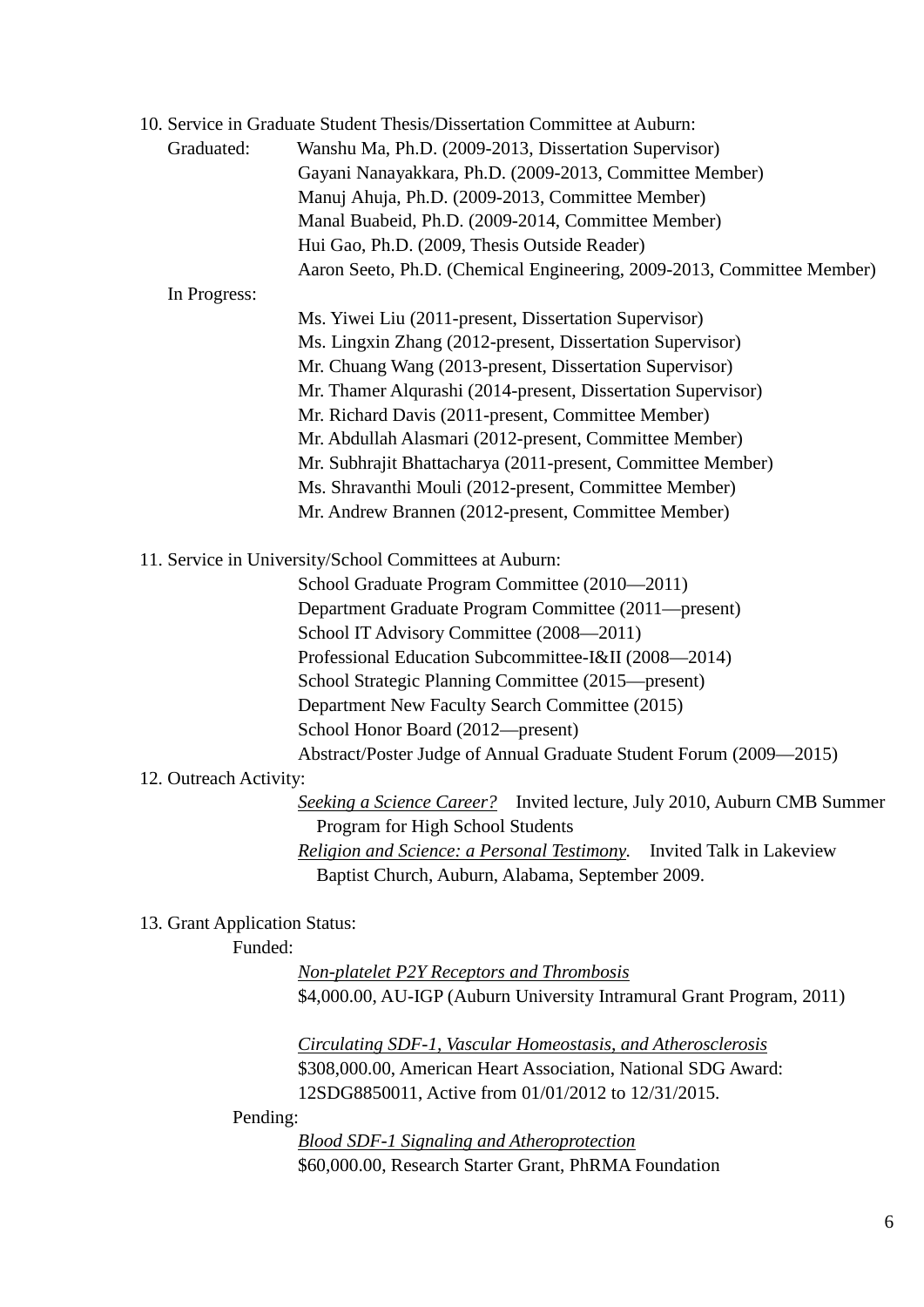Selected as an Award Alternate, pending final decision.

In Revision:

 *Non-platelet P2Y Receptor in Vascular Inflammation and Thrombogenesis* \$1,848,750.00, NIH, 1R01HL125279-01, scored 40%, Pending resubmission on June 05, 2015

In Review:

 *CXCR7 Signaling in Vascular Biology and Disease*

\$1,848,750.00, NIH, 1R01HL130043-01

 Submitted as a new R01 on February 05, 2015, will be reviewed in June In Preparation:

> *Biased Nucleotide Receptor Signaling and Inflammation* (Targeted for NIH-R01)

14. Areas of Research Interests:

- 1). *G Protein-coupled Nucleotide/Nucleoside Receptors in Vascular Biology and Disease;*
- 2). *Signaling Mechanisms Governing the Adhesion and Migration of the Inflammatory, Progenitor/Stem Cells into the Vascular Wall;*
- 3). *Protein Phosphatase in Vascular Cell Signaling and Diseases.*

15. Peer-Reviewed Publications (\* corresponding authorship):

- 1). Ma W, Liu Y, Wang C, Zhang L, Crocker L, **Shen J\***. Atorvastatin Inhibits CXCR7 Induction to Reduce Macrophage Migration. *Biochem Pharmacol*. 2014;89(1):99-108.
- 2). **Shen J\*** and Ma W. SDF-1: a Cell Mobilizer as a Stabilizer for Atherosclerosis? *Arterioscler Thromb Vasc Biol*. 2013; eLetter 60. (Editorial Commentary Published on June 14, 2013).
- 3). Ma W, Liu Y, Ellison N, **Shen J\***. Induction of C-X-C Chemokine Receptor Type 7 (CXCR7) Switches Stromal Cell-Derived Factor-1 (SDF-1) Signaling and Phagocytic Activity in Macrophages Linked to Atherosclerosis. *J Biol Chem*. 2013, 288(22):15481-15494.
- 4). **Shen J\***, Ma W, Liu Y. Deacetylase SIRT6 Deaccelerates Endothelial Senescence. *Cardiovasc Res.* 2013, 97(3): 391-392.
- 5). Ding L, Ma W, Littmann T, Camp R, **Shen J\***. The P2Y2 Nucleotide Receptor Mediates Tissue Factor Expression in Human Coronary Artery Endothelial Cells. *J Biol Chem*. 2011, 286(30):27027-27038.
- 6). **Shen J\***, Chandrasekharan UM, Ashraf MZ, Long E, Morton RE, Liu Y, Smith JD, DiCorleto PE. Lack of MAP Kinase Phosphatase-1 Protects ApoE-null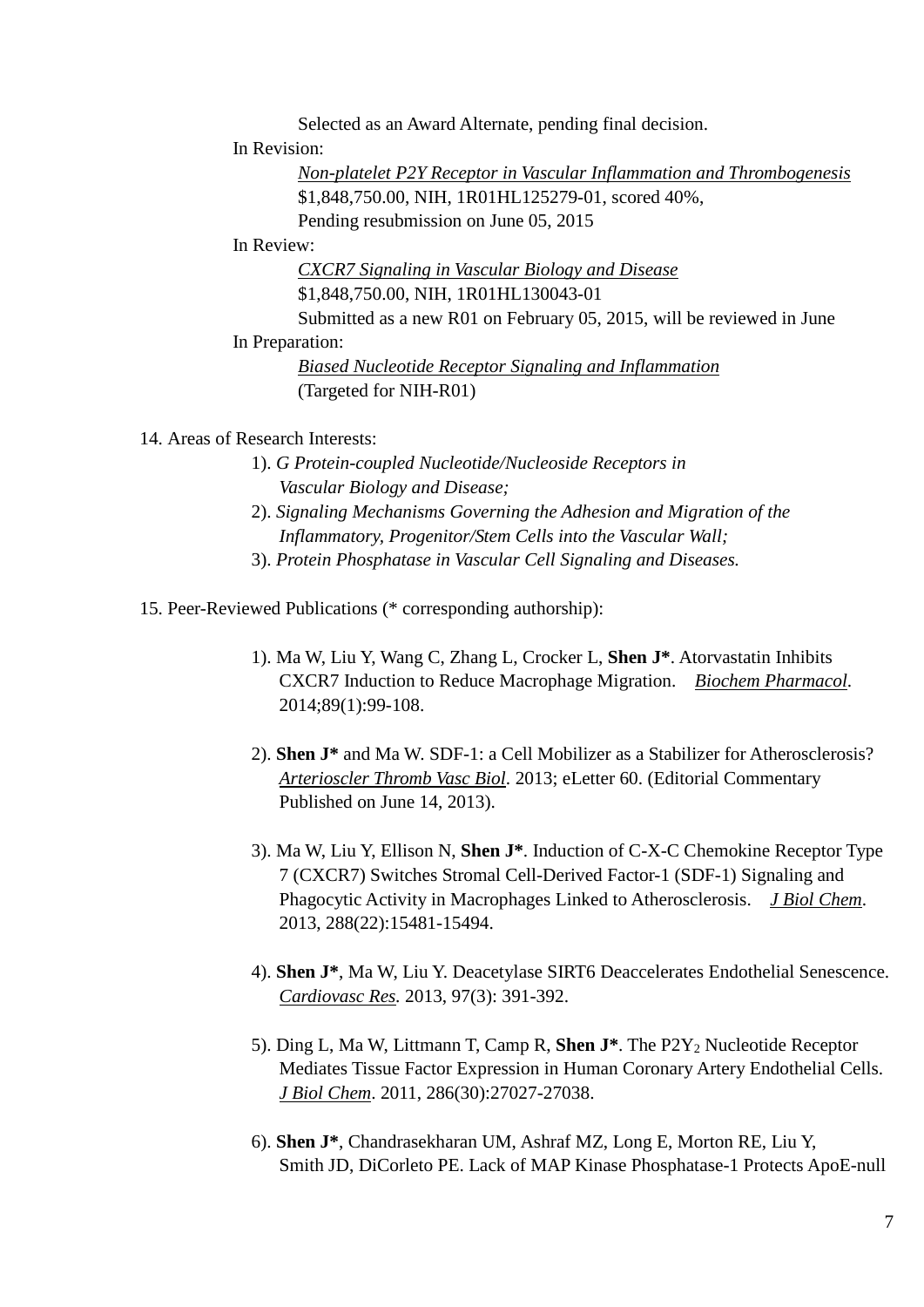Mice against Atherosclerosis. *Circ Res*. 2010;106(5):902-910.

- 7). Kinney C, Chandrasekharan UM, Yang L, **Shen J**, Kinter M, McDermott MS DiCorleto PE. Histone H3 as a Novel Substrate for MAP Kinase Phosphatase-1. *Am J Physiol Cell Physiol.* 2009;296(2):C242-249.
- 8). **Shen J\*** and DiCorleto PE. Adenosine prompts the heart to recruit endothelial progenitors. *Circ Res.* 2008;102(3):280-282.
- 9). **Shen J** and DiCorleto PE. ADP stimulates human endothelial cell migration via  $P2Y_1$  nucleotide receptor-mediated mitogen-activated protein kinase pathways. *Circ Res*. 2008;102(4):448-456.
- 10). **Shen J**, Halenda SP, Sturek M, Wilden PA. Cell-signaling evidence for adenosine stimulation of coronary smooth muscle proliferation via the  $A_1$  adenosine receptor. *Circ Res.* 2005;97(6):574-582. [Journal cover photo, September 16, 2005].
- 11). **Shen J**, Halenda SP, Sturek M, Wilden PA. Novel mitogenic effect of adenosine on coronary artery smooth muscle cells: role for the  $A_1$  adenosine receptor. *Circ Res.* 2005; 96(9):982-990.
- 12). **Shen J**, Seye CI, Wang M, Weisman GA, Wilden PA, Sturek M. Cloning, up-regulation, and mitogenic role of porcine  $P2Y_2$  receptor in coronary artery smooth muscle cells. *Mol Pharmacol*. 2004; 66(5): 1265-1274.
- 13). **Shen J**, Zheng XF, Wei EQ and Kwan CY. Green tea catechins evoke a phasic contraction in rat aorta via  $H_2O_2$ -mediated multiple-signaling pathways. *Clin Exp Pharmacol Physiol*. 2003(1-2):88-95.
- 14). Wei EQ, **Shen J**. Trends in the post-genomic pharmacological research (review). *Trends in Physiological Science* 2002;33(1):7-11.
- 15). Yan LQ, Wei EQ, Hu HT, Zhang WP, Wang ML, **Shen J**. Novel quantitative method for evaluating oxygen/glucose deprivation-induced injury of hippocampal slices. *Journal of Zhejiang Univ (Medical Sciences).* 2002;31(2):81-85.
- 16). Yan LQ, Wei EQ, **Shen J**. Protection by haloperidol against N-methyl- -D-aspartate-induced injury of rat primary hippocampal neuronal cultures. *Bulletin of Science and Technology* 2002;18(4):265-269.
- 17). Yan LQ, Wei EQ, **Shen J**, Shen B. Protective effect of haloperidol on oxygen/glucose deprivation- and NMDA-induced injuries on rat hippocampal slices and primary neurons. *Acta Pharmaceutica Sinica* 2002;37(12):922-6.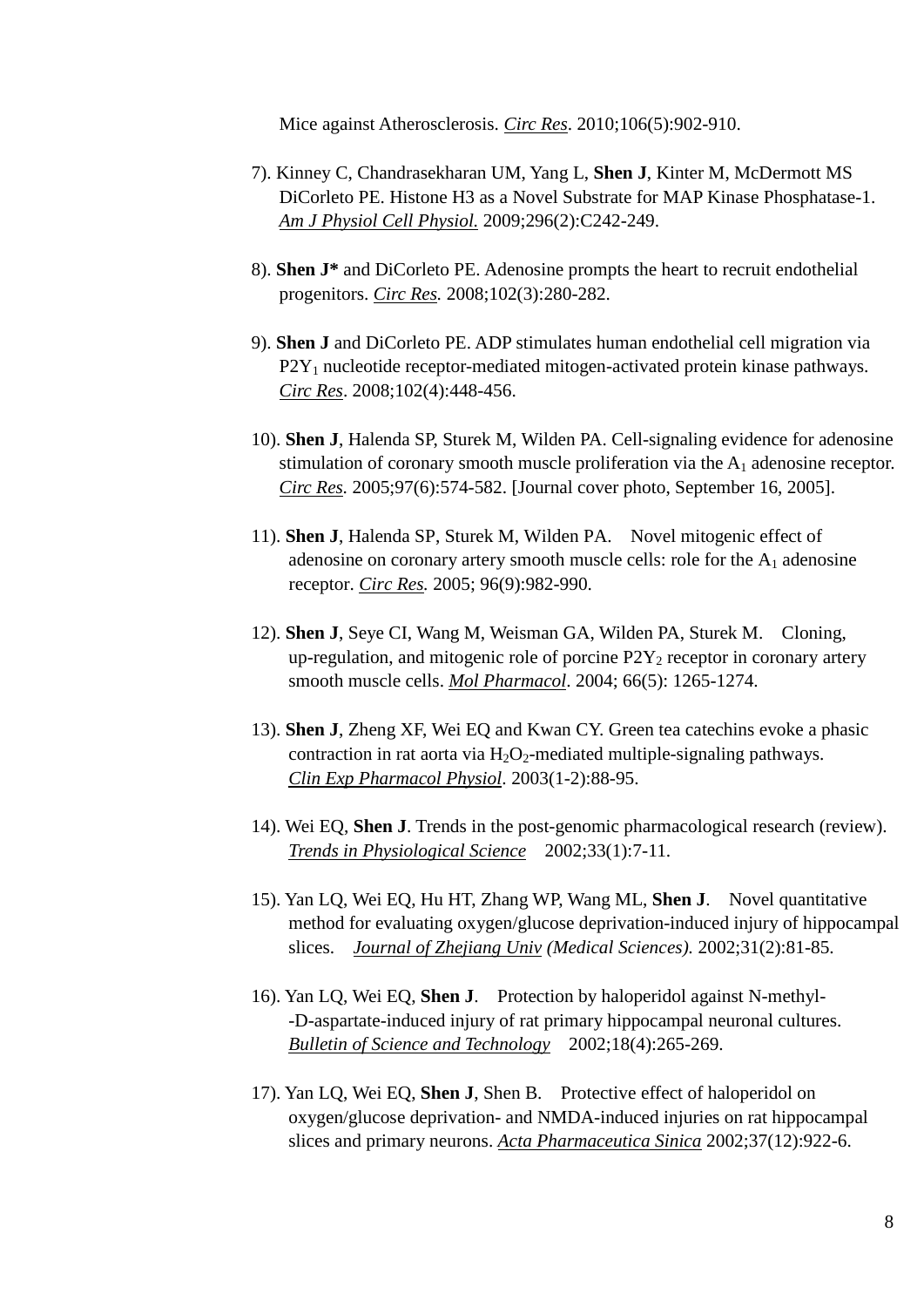- 18). Kang H, Wei EQ, Yang XH, Zhang WP, **Shen J**. VCAM-1 expression, eosinophil infiltration, and pharmacological modulation in rat allergic airway inflammation. *Acta Pharmacol Sin.* 2002;23(2):157-161.
- 19). Zhang YL, **Shen J**, Lu Y, et al. Role of EGF receptor in  $H_2O_2$ -induced contraction of rat aorta. *Zhejiang Medicine* 2002;24(7):407-9.
- 20). **Shen J**, Zheng XF, Wei EQ, Kwan CY. Evidence against sarcoplasmic reticulum  $Ca^{2+}$ -pump inhibition as the mechanism of H<sub>2</sub>O<sub>2</sub>-induced contraction of rat aorta. *Acta Pharmacol Sin.* 2001;22(6):498-504.
- 21). **Shen J**, Zheng XF, Kwan CY. Evidence for  $P_2$ -purinoceptors contribution in  $H_2O_2$ -induced contraction of rat aorta in the absence of endothelium. *Cardiovasc Res* 2000;47(3):574-585.
- 22). **Shen J**, Zheng XF, Kwan CY. Differential contractile actions of reactive oxygen species on rat aorta: selective activation of ATP receptor by  $H_2O_2$ . *Life Sci* 2000;66(21):PL291-296.
- 23). **Shen J**, Zheng XF. Characteristics of impaired endothelium-dependent relaxation of rat aorta after streptozotocin-induced diabetes. *Acta Pharmacol Sin* 1999;20(9):844-850.
- 24). **Shen J**, Zheng XF. Calcium-activated potassium channel and its regulation in vascular smooth muscle cells (review). *Chinese Pharmacological Bulletin* 1998;14(6):488-491.

## 16. Meeting Abstracts and Oral Presentations:

- 1). Liu Y, Zhang L. Wang C, Shama R, **Shen J**. P2Y2 Receptor Control of Tissue Factor Transcription in Human Coronary Artery Endothelial Cells: New AP-1 Site and Negative Regulator*. The FASEB Journal*, 2015, 29(1) Supplement 625.7. Oral and Poster Presentations in EB-2015, April 31, Boston.
- 2). Liu Y, Ma W, Crocker L, **Shen J**. Atorvastatin Inhibits Induction of Chemokine Receptor CXCR7 to Reduce Macrophage Migration. *The FASEB Journal*, 2014 28(1), Supplement: 1148.12. Poster Presentation in EB-2014, April 28, San Diego.
- 3). Ma W, Liu Y, Ellison N, **Shen J**. Induction of CXCR7 Switches SDF-1 Signaling and Phagocytic Function in Macrophages: a Potential Role in Atherosclerosis. Poster Presentation in EB-2013, April 22, Boston.
- 4). Ma W, Liu Y, Littman T, Camp R, **Shen J**. CXCR7 Induction, Signaling and Phagocytic Function in Macrophages Linked with Atherosclerosis. *Invited Talk in ATVB annual meeting, April 2012, Chicago.*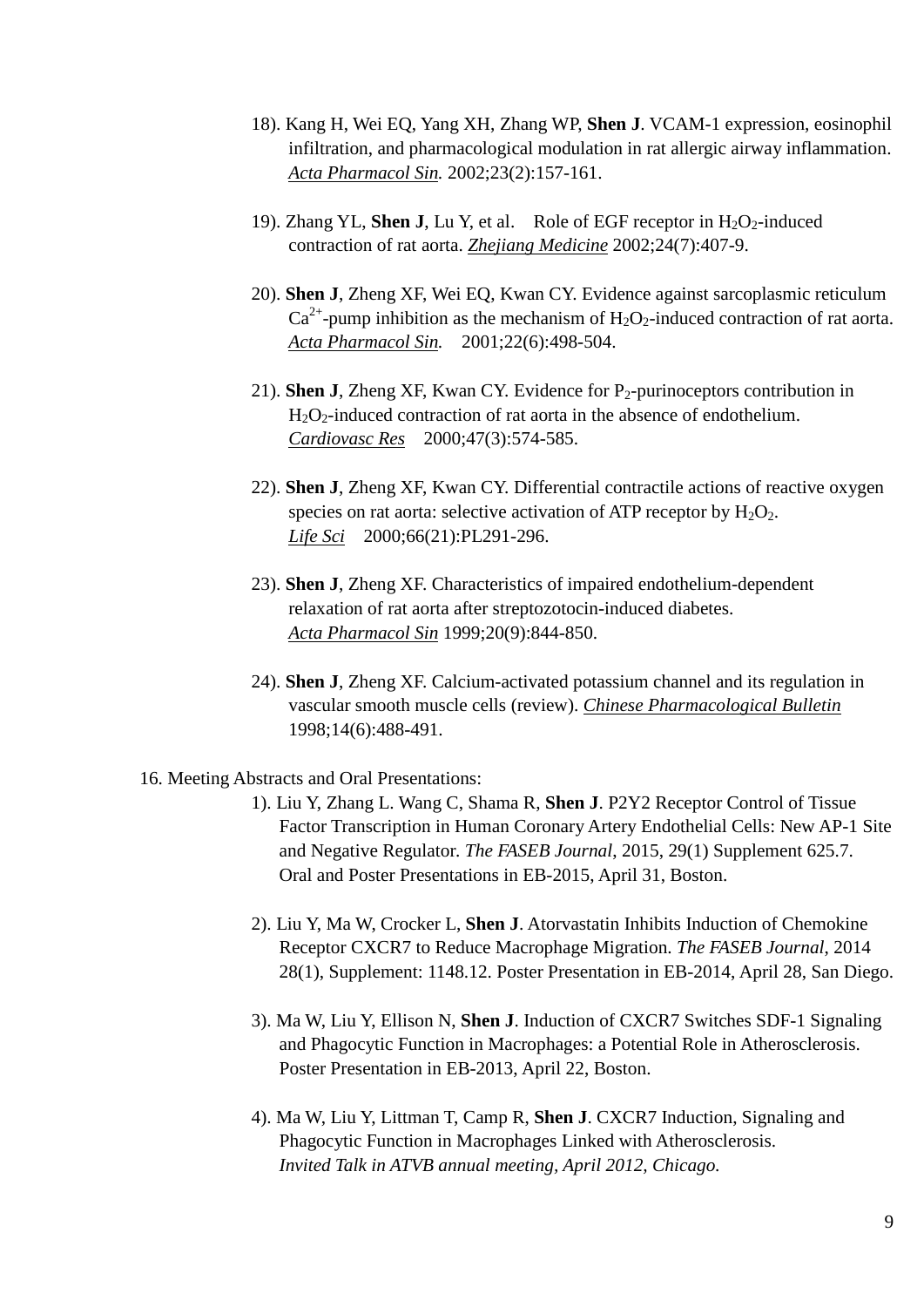- 5). Ma W, Ding L, and **Shen J**. P2Y Nucleotide Receptor and Thrombosis: Insight Beyond Plavix. *Poster Presentation in EB-2011, April 12, Washington D.C.*
- 6). **Shen J**, Chandrasekharan UM, Liu Y, Smith JD, DiCorleto PE. MAP Kinase Phosphatase-1 (MKP-1) deficiency leads to reduced atherosclerotic lesion formation in apoE-null mice. *Invited Talk in Experimental Biology-2008, April 6, San Diego, CA*
- 7). **Shen J** & DiCorleto PE. ADP stimulates human endothelial cell migration via P2Y1 receptor-mediated MAPK pathways. *FASEB* 2007;21(6):877.1. *Invited talk in Experimental Biology-2007, April 30, Washington D.C.*
- 8). **Shen J**, DiCorleto PE, Sturek M. Cloning and characterization of the porcine  $P2Y_6$  receptor: evidence for  $G_i$  protein-mediated signaling in coronary smooth muscle. *FASEB* 2006;20(4):172.10.
- 9). **Shen J**, Halenda SP, Sturek M, Wilden PA. Cloning and identification of the porcine A1 adenosine receptor mediating a novel mitogenic action of adenosine in coronary artery smooth muscle cells. *FASEB* 2005;19(5):360.2. *Invited Talk in Experimental Biology-2005, April 4, San Diego, CA*
- 10). **Shen J**, Hanna CM, Halenda SP, Sturek M, Wilden PA. A paradoxical mitogenic effect of adenosine on porcine coronary artery smooth muscle cells mediated by adenosine A1 receptors. *Diabetes* 2004;53:II-2096.
- 11). **Shen J**, Seye CI, Wang MF, Weisman GA, Wilden PA, Sturek M. Cloning, upregulation, and mitogenic role of porcine  $P2Y_2$  receptor in coronary artery smooth muscle cells. *FASEB* 2004;18(4):399.4.
- 12). **Shen J**, Lee S, Turner JT, Induction of  $Ca^{2+}$  influx by  $H_2O_2$  in astrocytoma cells: a role of Gi/o proteins. *Meeting Abstract (144.7) at the XIVth World Congress of Pharmacology, San Francisco, July 7-12, 2002.*
- 17. Invited Seminars at Other Institutions:
	- Louisiana State University, Dept. of Comparative Biomedical Sciences, 2014
	- University of Missouri-Columbia, Dept. of Biomedical Sciences, 2013
	- Texas A&M University Health Science Center-College of Pharmacy, 2013
	- Medical College of Georgia-Department of Physiology, Augusta, 2013
	- Albany Medical College-Center for Cardiovascular Science, Albany, 2013
	- University of Maryland-School of Pharmacy, Eastern Shore, 2013
	- Saint Louis University-School of Medicine, Dept. of Biochemistry, 2008
	- University of Georgia-College of Pharmacy, Athens, 2008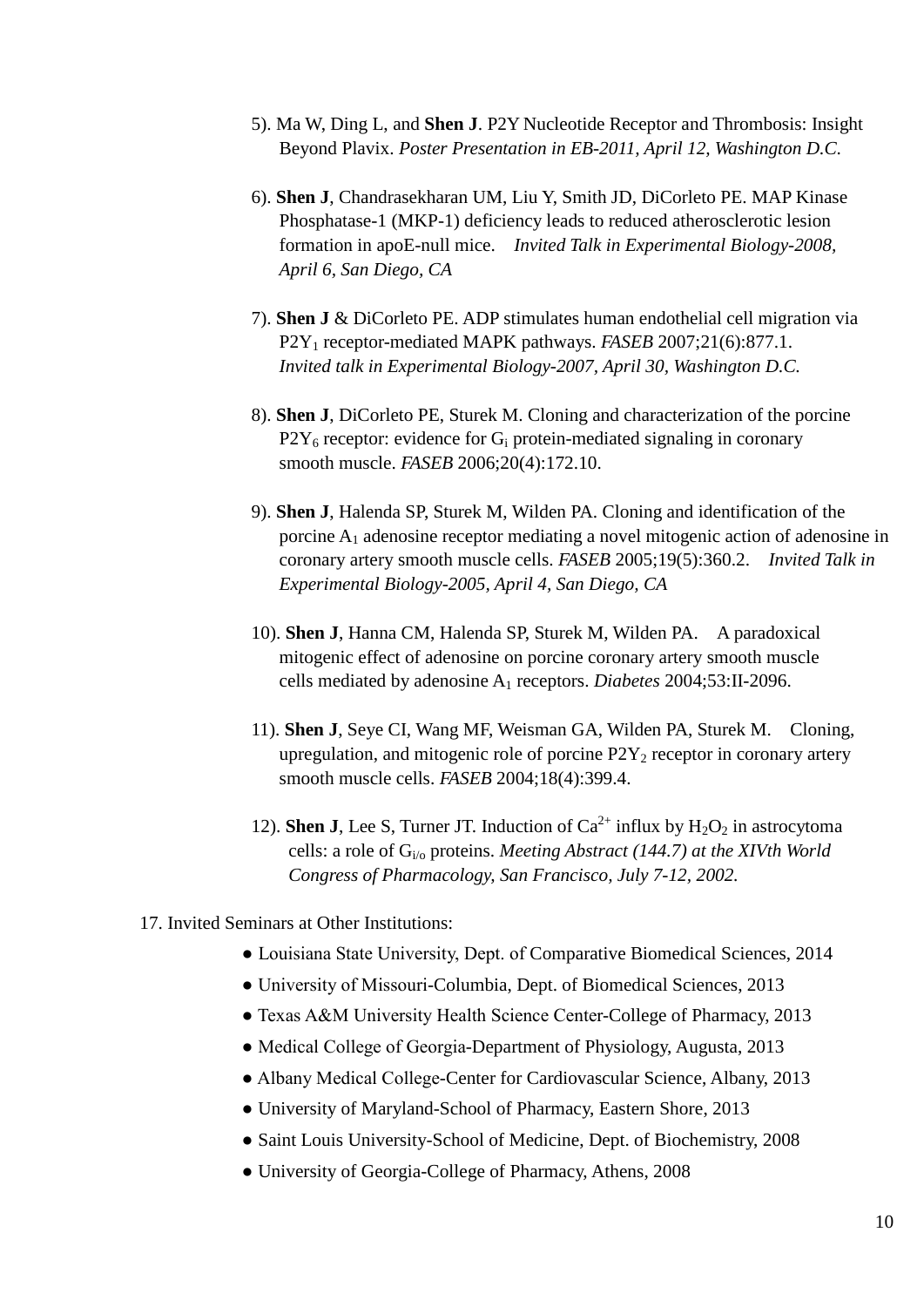- Texas Tech University-School of Pharmacy, Amarillo, 2008
- Cleveland State University-College of Sciences, Cleveland, 2008
- City College of New York-School of Health Sciences, New York, 2008
- Albany Medical College-Center for Cardiovascular Science, Albany, 2008
- University of Texas Health Science Center at San Antonio-School of Medicine, Dept. of Pharmacology, 2008

## 18. References:

 Paul W. Jungnickel, Ph.D., R.Ph. Professor and Associate Dean for Academic and Student Affairs Auburn University—Harrison School of Pharmacy 2316 Walker Building, Auburn, AL 36849-5501 Phone: 334-844-8348 Fax: 334-844-8353 E-mail: [jungnpw@auburn.edu](mailto:jungnpw@auburn.edu)

 David Riese, Ph.D. Professor and Associate Dean for Research and Graduate Programs Auburn University—Harrison School of Pharmacy 2316 Walker Building, Auburn, AL 36849-5501 Phone: 334-844-8358 Fax: 334-844-8353 E-mail: [driese@auburn.edu](mailto:driese@auburn.edu)

 Paul E. DiCorleto, Ph.D. Sherwin-Page Chairman Cleveland Clinic, Lerner Research Institute Chairman, Department of Molecule Medicine Case Western Research University School of Medicine 9500 Euclid Avenue Cleveland, OH 44195 Phone: 216-444-5849 Fax: 216-444-3279 E-mail: [dicorlp@ccf.org](mailto:dicorlp@ccf.org)

 Michael Sturek, Ph.D. Professor and Chairman Department of Cellular & Integrative Physiology Indiana University, School of Medicine 635 Barnhill Drive, MS 309 Indianapolis, IN 46202-5120